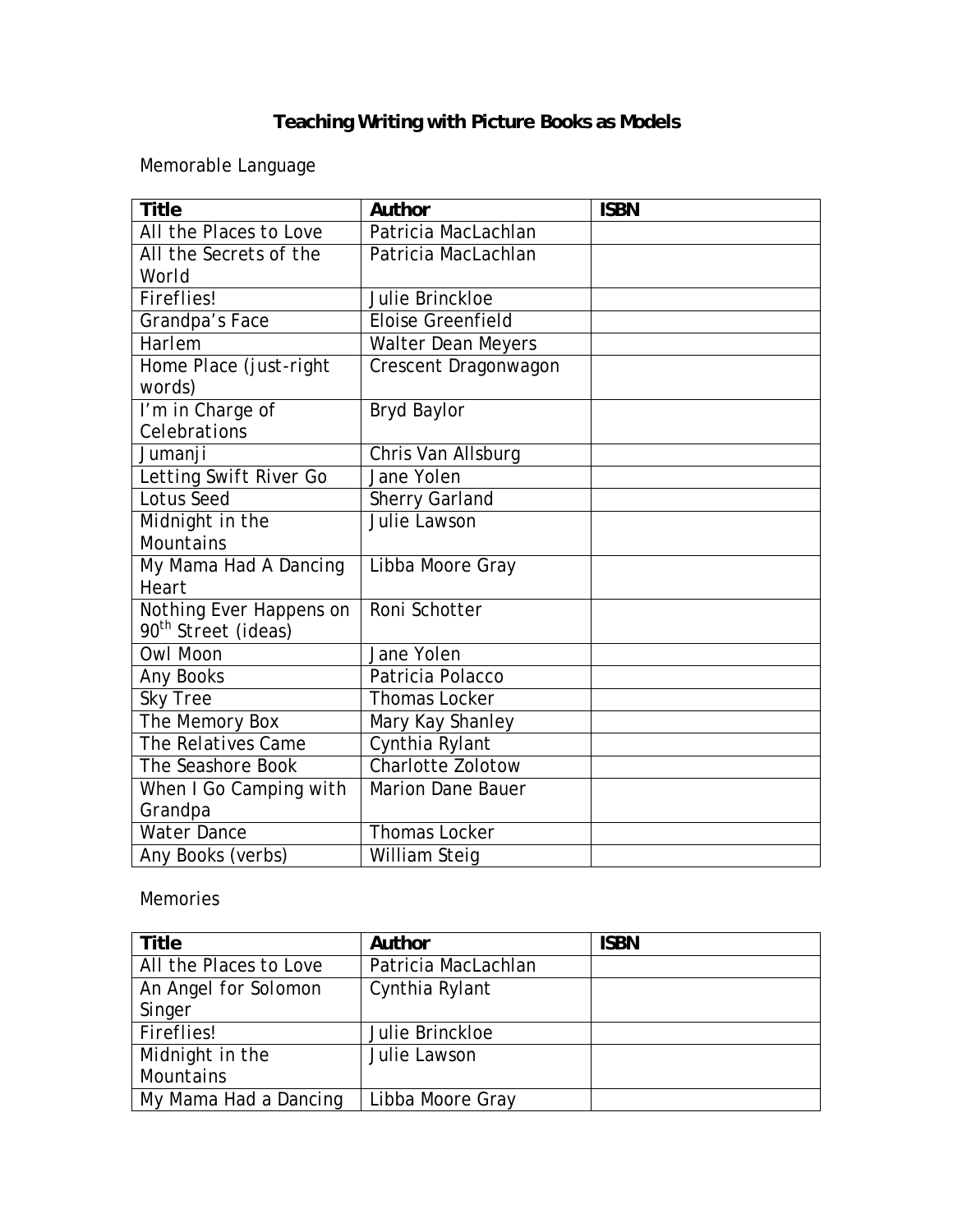| Heart              |                  |  |
|--------------------|------------------|--|
| Roxaboxen          | Barbara Cooney   |  |
| Tar Beach          | Faith Ringgold   |  |
| The Memory Box     | Mary Bahr        |  |
| When the Relatives | Cynthia Rylant   |  |
| Came               |                  |  |
| Any Book           | Patricia Polacco |  |

#### Mood

| <b>Title</b>           | Author                   | <b>ISBN</b> |
|------------------------|--------------------------|-------------|
| <b>Daydreamers</b>     | <b>Eloise Greenfield</b> |             |
| Grandma's Joy          | <b>Eloise Greenfield</b> |             |
| Home Run               | Robert Burleigh          |             |
| I Call It Sky          | Will C. Howell           |             |
| <b>Island Summer</b>   | <b>Catherine Stock</b>   |             |
| Just a Dream           | Chris Van Allsburg       |             |
| My Mama Had a Dancing  | Libba Moore Gray         |             |
| Heart                  |                          |             |
| Owl Moon               | Jane Yolen               |             |
| The Ghost Eye Tree     | Bill Martin Jr.          |             |
| The Sea Shore Book     | <b>Charlotte Zolotow</b> |             |
| What You Know First    | Patricia MacLachlan      |             |
| White Dynamite & Curly | Bill Martin Jr.          |             |
| Kid                    |                          |             |
| The Storm Book         | <b>Charlotte Zolotow</b> |             |
| <b>Tight Times</b>     | Barbara Shook Hazen      |             |

#### Voice and Point of View

| <b>Title</b>           | Author            | <b>ISBN</b> |
|------------------------|-------------------|-------------|
| Chicken Sunday         | Patricia Polacco  |             |
| Gila Monsters Meet You | Marjorie Sharmat  |             |
| at the Airport         |                   |             |
| Knots on a Counting    | Bill Martin Jr.   |             |
| Rope                   |                   |             |
| My House Has Stars     | Megan McDonald    |             |
| My Momma's Kitchen     | Jerdine Nelen     |             |
| The Pain & the Great   | <b>Judy Blume</b> |             |
| <b>One</b>             |                   |             |
| The River Runs Wild    | Lynne Cherry      |             |
| The Kapok Tree         | Lynne Cherry      |             |
| The True Story of the  | Joe Sciezka       |             |
| Three Little Pigs      |                   |             |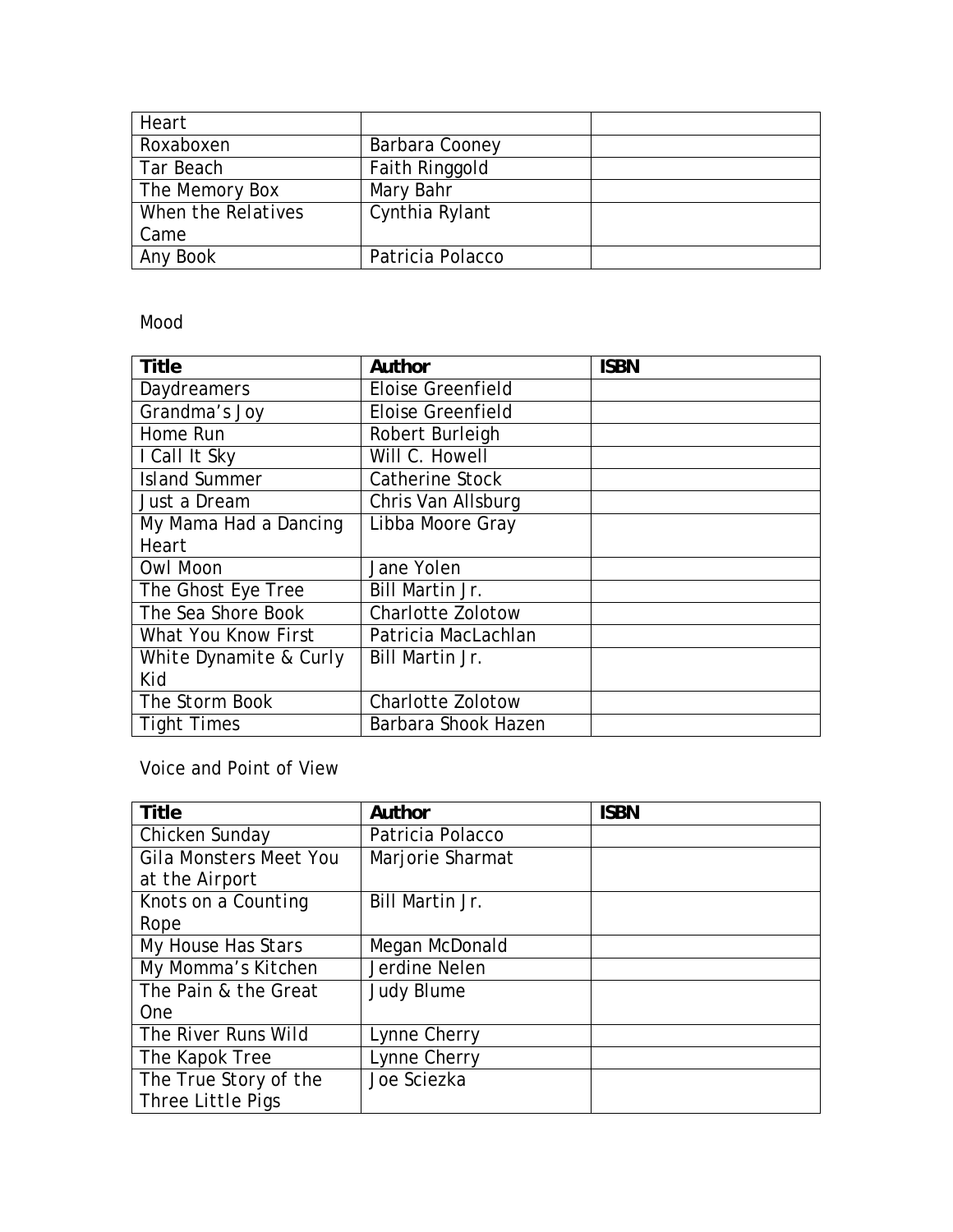| <i>Through Grandpa's Eyes</i>   Patricia MacLachlan |                      |  |
|-----------------------------------------------------|----------------------|--|
| When I was Young in the $\vert$ Cynthia Rylant      |                      |  |
| Mountains                                           |                      |  |
| Alexander Books                                     | <b>Judith Viorst</b> |  |

Character Traits

| <b>Title</b>               | Author               | <b>ISBN</b> |
|----------------------------|----------------------|-------------|
| Amazing Grace              | Mary Hoffman         |             |
| Amos and Boris             | <b>William Steig</b> |             |
| <b>Brave</b> Irene         | <b>William Steig</b> |             |
| Chrysanthemum              | <b>Kevin Henkes</b>  |             |
| Crow Boy                   | T. Yashima           |             |
| <b>Enchanted Hair Tale</b> | Alexia De Veaux      |             |
| Flossie & the Fox          | Patricia McKissack   |             |
| Let the Celebration        | Margaret Wild        |             |
| <b>BEGIN!</b>              |                      |             |
| Little Nino's Pizzeria     | Karen Barbour        |             |
| <b>Miss Rumphius</b>       | Barbara Cooney       |             |
| Mr. Belinsky's Bagel       | Ellen Schwartz       |             |
| My Great Aunt Arizona      | Gloria Houston       |             |
| Odd Velvet                 | Mary Whitcomb        |             |
| Song and Dance Man         | Karen Whitcomb       |             |
| The Memory Coat            | Evira Woodruff       |             |
| <b>Any Books</b>           | Patricia Polacco     |             |

## Character Motivation and Development

| <b>Title</b>           | Author              | <b>ISBN</b> |
|------------------------|---------------------|-------------|
| <b>Amazing Grace</b>   | Mary Hoffman        |             |
| Amos & Boris           | William Steig       |             |
| Brave Irene            | William Steig       |             |
| Strong to the Hoop     | John Coy            |             |
| Thank You Mr. Falker   | Patricia Polacco    |             |
| The Wednesday Surprise | Eve Bunting         |             |
| An Angel for Solomon   | Cynthia Rylant      |             |
| Singer                 |                     |             |
| Coming Home            | <b>Floyd Cooper</b> |             |
| The Memory Box         | Mary Bahr           |             |

## Character Relationships

| Title        | Author               | <b>ISBN</b> |
|--------------|----------------------|-------------|
| Amos & Boris | <b>William Steig</b> |             |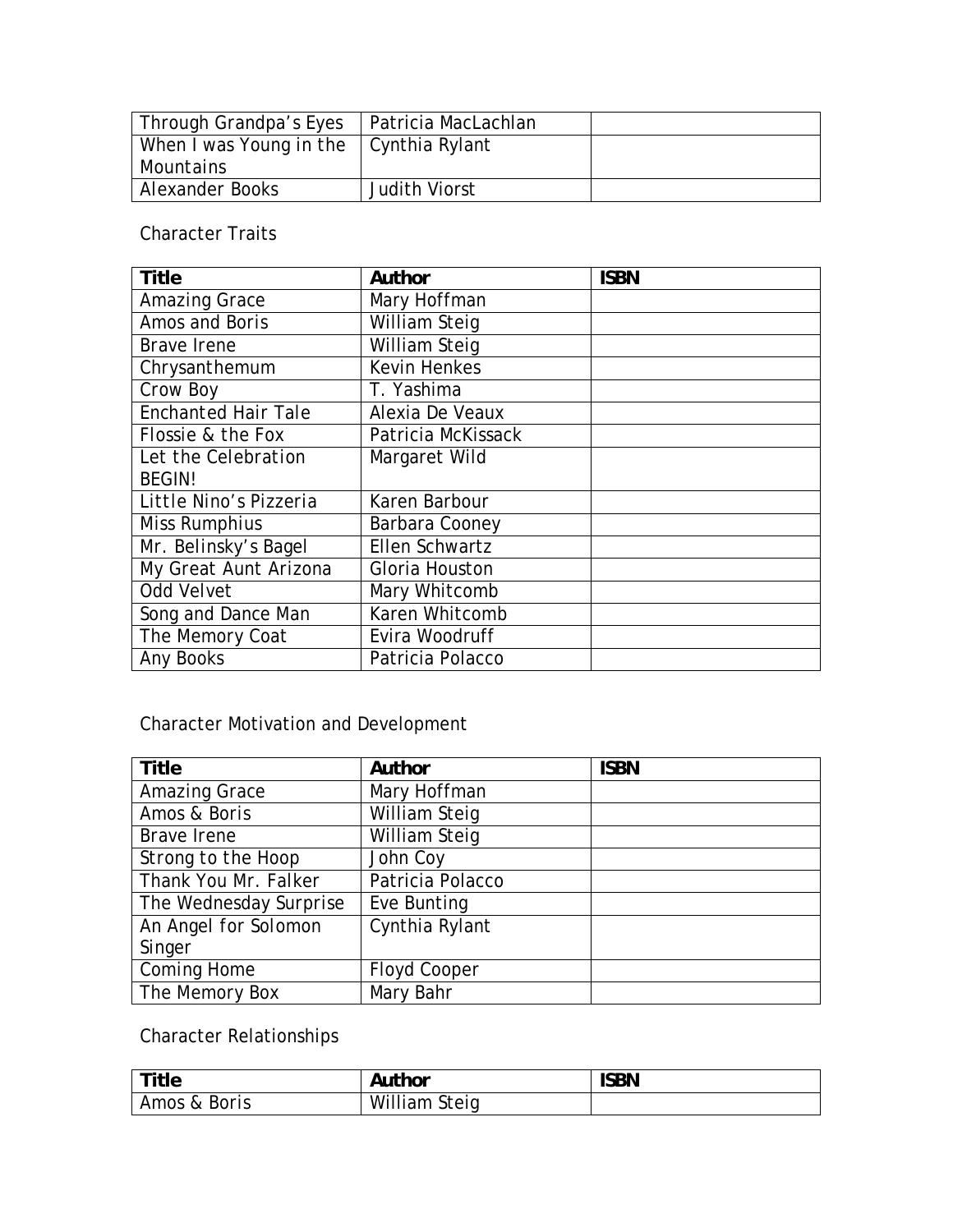| Chicken Sunday          | Patricia Polacco           |  |
|-------------------------|----------------------------|--|
| Fly Away Home           | Eve Bunting                |  |
| Grandpa According to Me | C. Bell                    |  |
| Grandpa's Face          | <b>Eloise Greenfield</b>   |  |
| In the Time of the Drum | Kim Siegelson              |  |
| My Mamma Had A          | Libba Moore Gray           |  |
| <b>Dancing Heart</b>    |                            |  |
| Peach and Blue          | Sarah Kilborne             |  |
| Sunshine Home           | Eve Bunting                |  |
| Song and Dance Man      | Karen Ackerman             |  |
| The Chalk Doll          | <b>Charlotte Pomerante</b> |  |
| The Memory Box          | Mary Bahr                  |  |
| The Memory Coat         | Elvira Woodruff            |  |
| The Two of Them         | Aliki                      |  |
| The Wednesday Surprise  | Eve Bunting                |  |
| Through Grandpa's Eyes  | Patricia MacLachlan        |  |
| When I Go Camping with  | <b>Marion Bauer</b>        |  |
| Grandma                 |                            |  |
| White Dynamite and      | Bill Martin Jr.            |  |
| Curly Kid               |                            |  |

## Strong Theme

| <b>Title</b>              | Author              | <b>ISBN</b> |
|---------------------------|---------------------|-------------|
| <b>Amazing Grace</b>      | Mary Hoffman        |             |
| Amos & Boris              | <b>Kevin Henkes</b> |             |
| Chrysanthemum             | <b>Kevin Henkes</b> |             |
| <b>Feathers and Fools</b> | Mem Fox             |             |
| <b>Fireflies</b>          | Julie Grinckloe     |             |
| Grateful: A Song of       | John Bucchino       |             |
| Giving Thanks             |                     |             |
| Horton Hears a Who        | Dr. Seuss           |             |
| I Have an Olive Tree      | Eve Bunting         |             |
| I Wish I were a Butterfly | James Howe          |             |
| Lilly's Purple Plastic    | <b>Kevin Henkes</b> |             |
| Purse                     |                     |             |
| My Little Island          | Fran Lessac         |             |
| Odd Velvet                | Mary Whitcomb       |             |
| <b>Smoky Nights</b>       | Eve Bunting         |             |
| Sunshine Home             | Eve Bunting         |             |
| The Big Box               | Toni Morrison       |             |
| The Giving Tree           | Shel Silverstein    |             |
| The Little Red            | H. Swift            |             |
| Lighthouse & the Great    |                     |             |
| <b>Bridge</b>             |                     |             |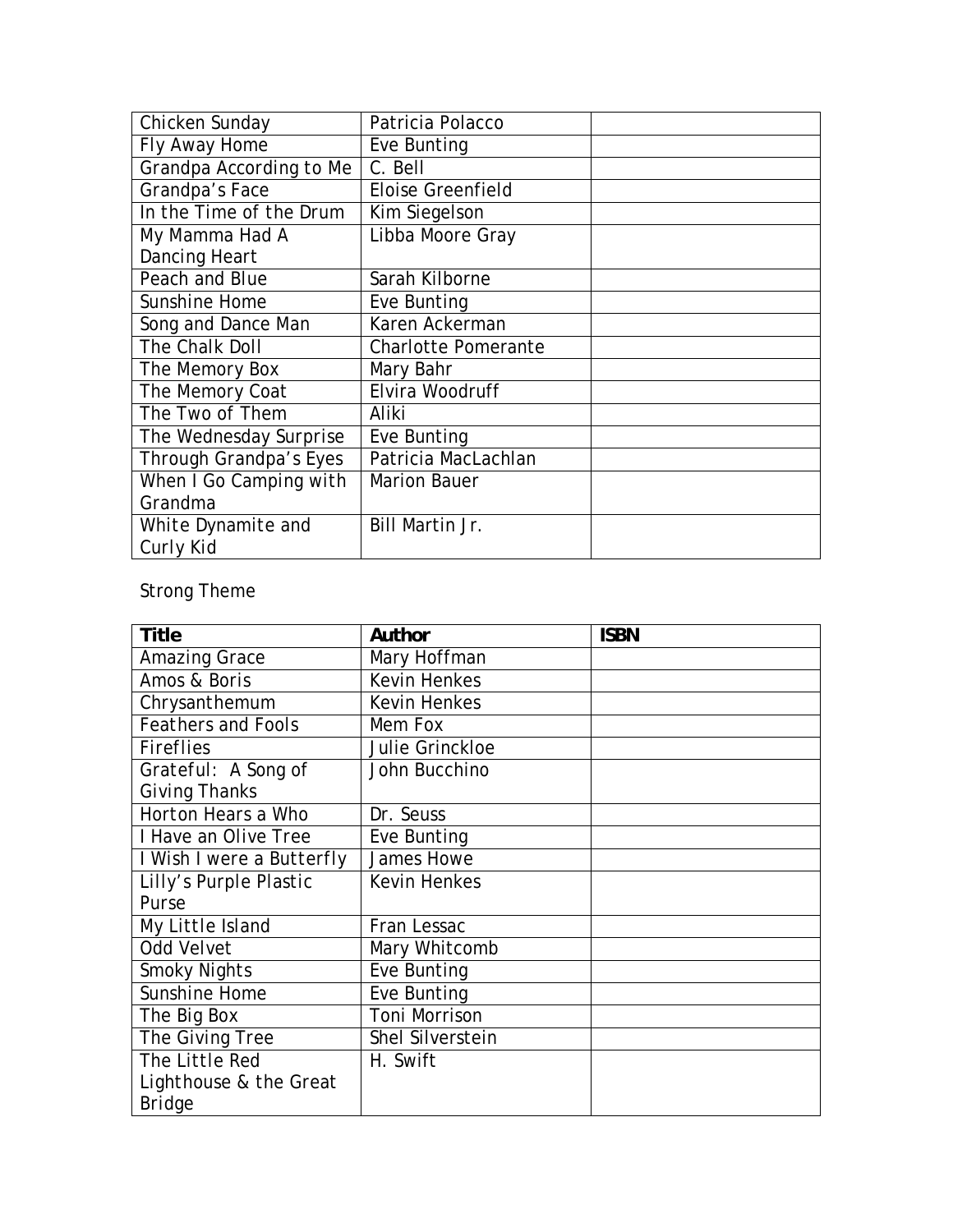| The Memory Box         | Mary Bahr           |  |
|------------------------|---------------------|--|
| When I Go Camping with | <b>Marion Bauer</b> |  |
| Grandma                |                     |  |
| <b>Assorted Books</b>  | Patricia Polacco    |  |

Strong Beginnings

| <b>Title</b>           | Author                | <b>ISBN</b> |
|------------------------|-----------------------|-------------|
| Alexander and the      | <b>Judith Viorst</b>  |             |
| Terrible, Horrible, No |                       |             |
| Good, Very Bad Day     |                       |             |
| Hey Al                 | <b>Arthur Yorinks</b> |             |
| My Mama Had A Dancing  | Libba Moore Gray      |             |
| Heart                  |                       |             |
| <b>Shrek</b>           | William Steig         |             |
| Thank You Mr. Falker   | Patricia Polacco      |             |
| The Memory Box         | Mary Shanley          |             |
| <b>Wilfred Gordon</b>  | Mem Fox               |             |
| McDonald Partridge     |                       |             |

# Timing Techniques

| <b>Title</b>               | Author                  | <b>ISBN</b> |
|----------------------------|-------------------------|-------------|
| A River Ran Wild           | Lynne Cherry            |             |
| (flashback, circular)      |                         |             |
| Home Place (flashback)     | Crescent Dragonwagon    |             |
| Home Run (hot spots)       | Robert Burleigh         |             |
| Island Summer (passing     | Catherine Stock         |             |
| of one year)               |                         |             |
| Midnight in the            | Julie Lawson            |             |
| Mountains (flashback,      |                         |             |
| slowing down, focus, one   |                         |             |
| day)                       |                         |             |
| <b>Miss Rumphius</b>       | Barbara Cooney          |             |
| (flashback, passing of     |                         |             |
| years)                     |                         |             |
| Owl Moon (focus)           | Jane Yolen              |             |
| Roxaboxen (chrono)         | Barbara Cooney          |             |
| The Little Island (passing | <b>Golden MacDonald</b> |             |
| of time)                   |                         |             |
| The Storm Book (focus)     |                         |             |
| White Dynamite &           | <b>Bill Martin Jr.</b>  |             |
| Curley Kid (focus)         |                         |             |
| When I was Young in the    | Cynthia Rylant          |             |